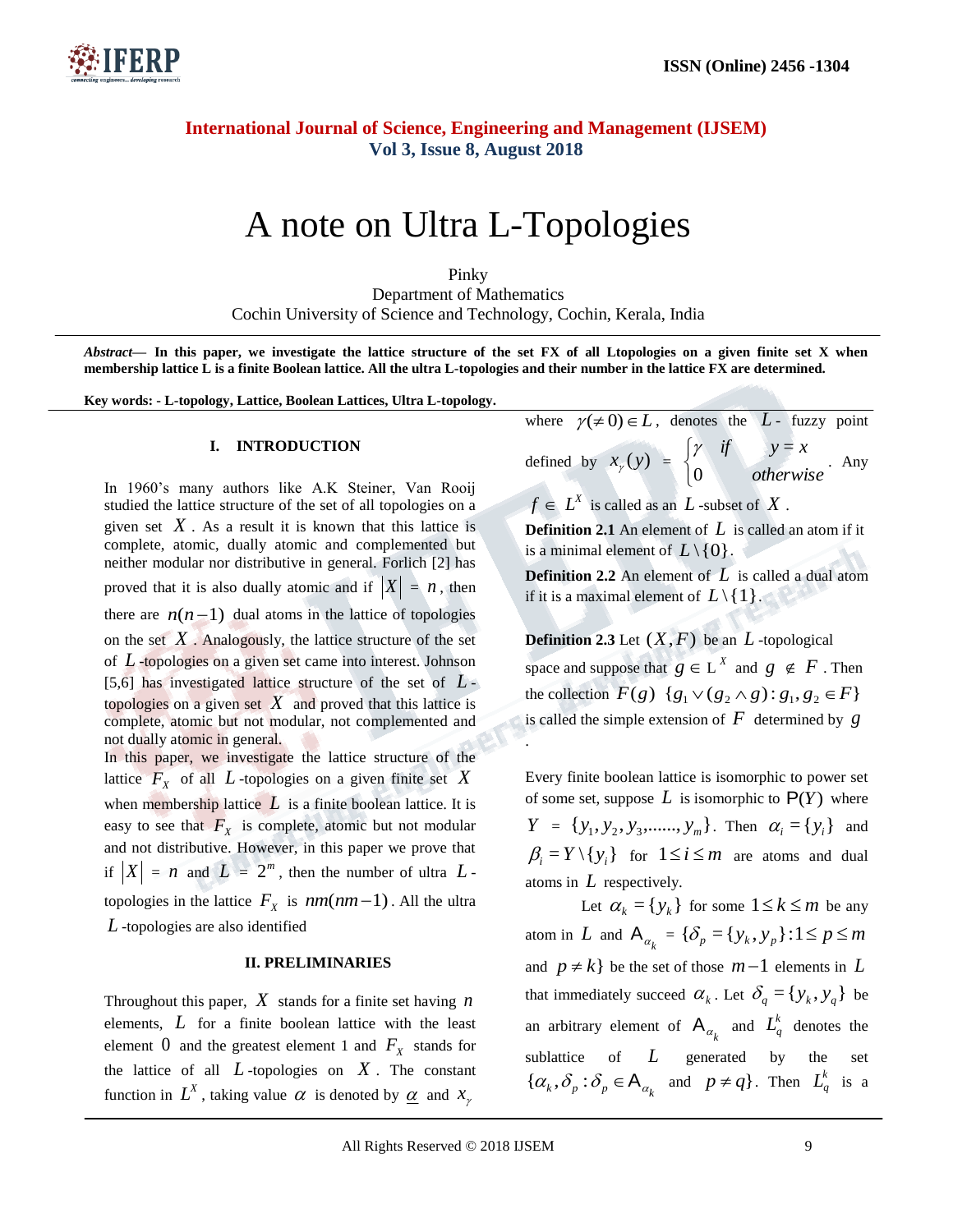

complete sublattice of  $L$  with the least element  $\alpha_k$  and the greatest element  $\beta_q$ .

 $L \setminus L_q^k$  is also a complete sublattice of  $L$  generated by the set  $\{\alpha_i, \delta_q : 1 \le i \le m \text{ and } i \ne k\}$  with the least element 0 and greatest element 1.

Clearly, (i) if  $\alpha_k \leq \mu$  for some  $\mu \in L \setminus L_q^k$ , then  $\delta_a \leq \mu$ .

> (ii)  $\delta_q \wedge \gamma = \alpha_k, \ \forall \gamma \in L_q^k$ . (iii)  $L_a^k \cap (L \setminus L_a^k) = \phi$ *q*  $L_q^k \cap (L \setminus L_q^k) = \phi$ .

Throughout this paper, we will use all these notations.

### **III. ULTRA**  *L* **-TOPOLOGY**

An  $L$ -topology  $F$  on  $X$  is called an ultra  $L$ -topology if the only  $L$ -topology on  $X$  strictly finer than  $F$  is the discrete *L* -topology.

**Remark 3.1** Let  $U$  be an  $L$ -topology in  $F_X$ . In order to show that  $U$  is an ultra  $L$ -topology, it is sufficient to show that simple extension of U by any L-subset  $g \in$  $L^X$  such that  $g \notin U$ , is the discrete  $L$  -topology.

Now certain properties of ultra *L* -topologies are derived. Let U be an arbitrary ultra L-topology in  $F_x$ .

**Lemma 3.2** Atleast one *L* -fuzzy point does not belong to *U* .

Proof. Suppose all  $L$ -fuzzy points belong to  $U$ . Since for each  $f \in L^X$ ,  $f = \vee x_\lambda$  such that

 $x_{\lambda} \le f \implies f \in U, \forall f \in L^{X} \implies U = L^{X}$ , which is a contradiction.

**Lemma 3.3** If two  $L$ -fuzzy points  $a_{\lambda}$  and  $b_{\eta}$  do not belong to U , then  $a = b$ .

Proof. Suppose the lemma is not true, then the simple extension  $U(a_{\lambda})$  is an L-topology such that  $b_{\eta} \notin U(a_{\lambda}) \Rightarrow U(a_{\lambda}) \neq L^X$ . But  $U \subset U(a_{\lambda})$ , which is a contradiction.

**Lemma 3.4** There is exactly one element  $a \in X$  and one atom  $\alpha_i \in L$  for some  $1 \le i \le m$  such that  $a_{\alpha_i} \notin U$ .

Proof. By lemmas 3.2 and 3.3,  $\exists$  exactly one element say  $a \in X$  such that  $a_{\lambda} \notin U$  for some  $\lambda(\neq 0) \in L \implies a_{\alpha_i} \notin U$  for some  $1 \le i \le m$  since *L* is atomic.

If possible, let  $a_{\alpha_i}, a_{\alpha_j} \notin U$  for some  $1 \le i, j \le m$  such that  $i \ne j$ . Then the simple extension  $U(a_{\alpha_i})$  is an L-topology such that *X*  $a_{\alpha_j} \notin U(a_{\alpha_i}) \Rightarrow U(a_{\alpha_i}) \neq L^X$ . But  $U \subset U(a_{\alpha_i})$ , which is a contradiction.

**Theorem 3.5** Let  $a \in X$  be an arbitrary element. Then  $U_a^k(a)$  $\mathcal{L}_q^k(a) = \{ f \in L^X : f(a) \neq \lambda \}$  for any  $\lambda \in L_q^k$  is an ultra L-topology such that  $a_1 \in U_q^k(a)$  but  $a_{\alpha_k} \notin U_q^k(a)$  $a_k \notin U_q^k(a)$ . Proof. Clearly,  $\underline{0,1} \in U_q^k(a)$  . Let  $\{f_i\}_{1 \le i \le r}$ be an arbitrary family of L-subsets in  $U_a^k(a)$  $\int_{q}^{k}(a)$ . Then  $f_i(a) \in L \setminus L_q^k$ ,  $\forall 1 \le i \le r$  and since  $L \setminus L_q^k$  is a complete sublattice of *L*  $\sum_{i=1}^{r} f_i(a), \bigwedge_{i=1}^{r} f_i(a) \in L \setminus L_q^k \implies \bigvee_{i=1}^{r} f_i, \bigwedge_{i=1}^{r} f_i \in U_q^k(a)$  $i \sim q$ *r i i r i k*  $\mu$ <sub>*i*</sub>  $(u)$   $\subset$   $L \setminus L_q$ *r*  $\mu^{(u)}$  $\Rightarrow \bigvee_{i=1}^r f_i(a), \bigwedge_{i=1}^r f_i(a) \in L \setminus L_q^k \Rightarrow \bigvee_{i=1}^r f_i, \bigwedge_{i=1}^r f_i \in I_q^k$ . Thus,  $U_a^k(a)$ 

 $\frac{k}{q}(a)$  is an  $L$ -topology. Clearly, (i)  $x_{\eta} \in U_q^k(a)$ ,  $\forall x (\neq a) \in X$ 

and 
$$
\forall \eta(\neq 0) \in L
$$
.  
(ii)

 $a_{\gamma} \in U_q^k(a)$ ,  $(\neq 0) \in L \setminus L_a^k \Rightarrow a_{\alpha} \in U_a^k(a)$  $\forall \gamma (\neq 0) \in L \setminus L_q^k \Rightarrow a_{\alpha_i} \in U_q^k(a)$ ,  $\forall 1 \le i \le m$ such that  $i \neq k$ .

(iii) 
$$
\alpha_k \in L_q^k \implies a_{\alpha_k} \notin U_q^k(a)
$$
.

Let  $g \notin U_q^k(a)$  be an arbitrary L-subset. Then  $g(a) = \xi$  for some  $\xi \in L_q^k$ . Let  $S =$  simple extension of  $U_a^k(a)$  $g \nvert q$  determined by *g*. Then  $g \in S$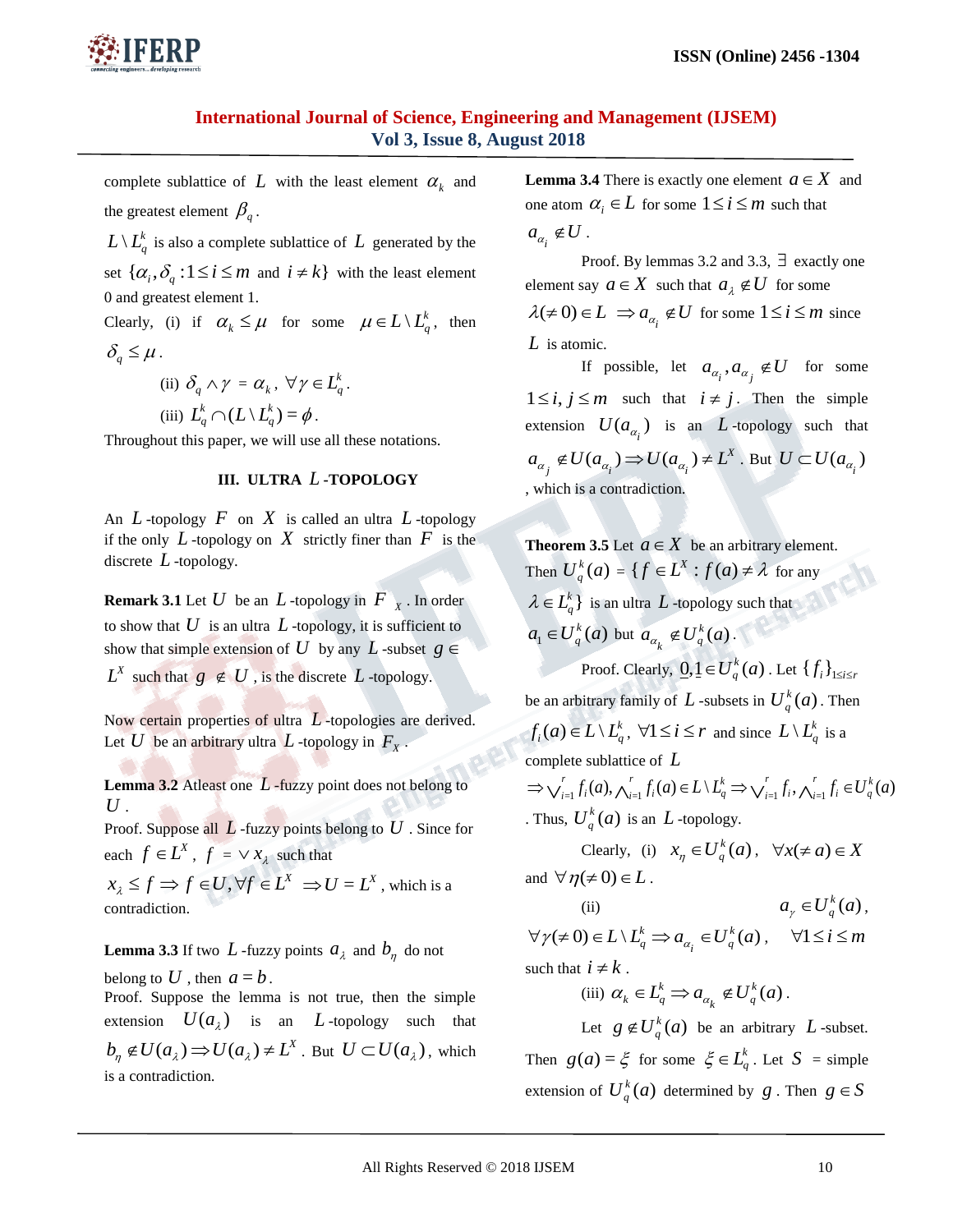

and  $a_1, a_{\delta_q} \in U_q^k(a) \subset S \implies a_{\alpha_k} \in S$ *k*  $d_q$ ,  $a_{\delta_q} \in U_q^k(a) \subset S \Rightarrow a_{\alpha_k} \in S \Rightarrow S = L^X.$ 

Thus simple extension of  $U_a^k(a)$  $\binom{k}{q}$  (*a*) by any of the L -subset not belonging to it, makes  $a_{\alpha_k}$  an L -open set. Hence  $U_a^k(a)$  $\frac{k}{q}(a)$  is an ultra  $L$  -topology.

**Remark 3.6** In the theorem 3.5,  $\delta_q$  can be replaced by any element  $\delta_p \in A_{\alpha_k}$  and corresponding to the element  $\delta_p$ , the sublattice  $L_p^k$  and ultra  $L$ -topology  $U_p^k(a)$  $_p^{\kappa}(a)$  can be formed in the same way as formed for  $\delta_q$ . Therefore, theorem 3.5 provides  $nm(m-1)$  ultra  $L$ -topologies  $U_a^k(x)$  $\int_{q}^{k}(x)$  where  $x \in X$  and  $1 \leq k, q \leq m$  such that  $k \neq q$ .

**Theorem 3.7** Let  $U$  be any ultra  $L$  - topology in  $F_X$ such that  $a_1 \in U$  and  $a_{\lambda} \notin U$  for some  $a \in X$  and  $\lambda \neq 0,1$ )  $\in L$ . Then  $U = U_a^k(a)$  $\binom{k}{q}$  (*a*) for some  $1 \leq k, q \leq m$  such that  $k \neq q$ .

Proof. Case  $1 : \lambda$  is an atom. Then  $\lambda = \alpha_k$  for some  $1 \le k \le m$  and  $a_{\alpha_k} \notin U$ . By lemma 3.3,  $x_{\eta} \in U$ ,  $\forall x (\neq a) \in X$  and  $\forall \eta (\neq 0) \in L$ and by lemma 3.4,  $a_{\alpha_i} \in U$ ,  $\forall 1 \le i \le m$  such that  $i \neq k$ .

Since  $a_1 \in U$ , there exists no L-subsets  $f, g \in U$  such that  $f(a) = \alpha_k$  or  $f(a) \wedge g(a) = \alpha_k$ . Therefore, for atmost one  $\delta_q \in A_{\alpha_k}$ , there exists L-subsets  $h \in U$ such that  $h(a) = \delta_q$  and if  $a_{\delta_q} \notin U$ , then  $U \subset U_q^k(a)$ , which is a contradiction. Thus  $a_{\delta_q} \in U$ .

If there exists some L-subset  $f \in L^X$  in U such that  $f(a) = \gamma$  for any  $\gamma \in L_q^k$ , then  $a_1, a_{\delta_q}, f \in U \implies a_{\alpha_k} \in U$ , which is a contradiction. Therefore  $f \in L^X$  such that  $f(a) = \gamma$  for any  $\gamma \in L_q^k$ , are the only *L* -subsets not belonging to *U* .

Hence  $U = \{ f \in L^X : f(a) \neq \gamma$ for any  $L_a^k$  =  $U_a^k(a)$  $\gamma \in L_q^k$   $= U_q^k(a)$ , which is an ultra L -topology by theorem 3.5.

 $\overline{\text{Case 2}}: \lambda \text{ is not an atom.}$ 

Since L is atomic,  $a_{\lambda} \notin U \implies a_{\alpha_i} \notin U$  for some  $1 \leq i \leq m$  and then by case 1,  $U = U_f^i(a)$  $t<sub>t</sub><sup>t</sup>(a)$  for some  $1 \le t \le m$  such that  $t \ne i$ .

**Remark 3.8** It is easy to see that if  $a$  and  $b$  are any two elements of  $X$  such that  $a \neq b$ , then  $b_{\alpha_i} = \{ f \in L^X : f(a) \neq 0 \Rightarrow b_{\alpha_i} \leq f \}$ *X*  $S_{a,b_{\alpha_i}} = \{f \in L^X : f(a) \neq 0 \Rightarrow b_{\alpha_i} \leq f\}$  is an L

-topology.

**Theorem 3.9** Simple extension  $b_{\alpha_i}$   $(a_{\beta_k}) = \{ f \in L^X : f(a) \vee \beta_k = 1 \Rightarrow b_{\alpha_i} \le f \}$ *X*  $S_{a,b_{\alpha_i}}(a_{\beta_k}) = \{f \in L^X : f(a) \vee \beta_k = 1 \Rightarrow b_{\alpha_i} \leq$ of the *L* -topology  $S_{a,b_{\alpha_i}}$  by  $a_{\beta_k}$  for some  $1 \leq k \leq m$ , is an ultra L-topology. Proof. Let  $f_{\lambda} = a_{\lambda} \vee b_{\alpha_i}$ ,  $\forall \lambda (\neq 0) \in L$ . Clearly,  $\mathcal{L}_{\alpha_i} \subset \mathsf{S}_{a,b_{\alpha_i}}(a_{\beta_k})$  $f_{\lambda} \in S_{a,b_{\alpha}} \subset S_{a,b_{\alpha}}(a_{\beta_k}), \ \forall \lambda (\neq 0) \in L$ . Then  $a_{\beta_k} \wedge f_{\lambda} = a_{\gamma} \in \mathbb{S}_{a,b_i}(a_{\beta_k}), \ \forall \gamma (\neq 0) \in L \text{ such}$ that  $\gamma \leq \beta_k$ . Also  $x_{\lambda} \in S_{a,b_i}$ ,  $\forall x (\neq a) \in X$  and  $\forall \lambda (\neq 0) \in L$ . Therefore  $a_{\eta}$ , where  $\eta (\neq 0) \in L$ such that  $\eta \vee \beta_k = 1$ , are the only L-fuzzy points not belonging to  $\mathbf{S}_{a,b_i}(a_{\beta_k}).$ 

#### Hence

 $b_i$   $(a_{\beta_k}) = \{ f \in L^X : f(a) \vee \beta_k = 1 \Rightarrow b_{\alpha_i} \le f \}$ *X*  $S_{a,b_i}(a_{\beta_k}) = \{f \in L^X : f(a) \vee \beta_k = 1 \Rightarrow b_{\alpha_i} \leq$ and  $g \in L^X$  such that  $g(a) = \ell$  and  $g(b) = \mu$ , where  $\ell, \mu(\neq 0) \in L$  such that  $\ell \vee \beta_k = 1$  and  $\mu \wedge \alpha_i = 0$ , are the only L-subsets not belonging to  $S_{a,b_{\alpha_i}}(a_{\beta_k})$ . Simple extension of  $S_{a,b_{\alpha_i}}(a_{\beta_{\beta_k}})$  by any of the *L* -subsets not belonging to it, makes each  $a_{\eta}$ , where  $\eta(\neq 0) \in L$  such that  $\eta \vee \beta_k = 1$ , an L -open set. Hence  $S_{a,b_{\alpha_i}}(a_{\beta_{\beta_k}})$  is an ultra  $L$ topology.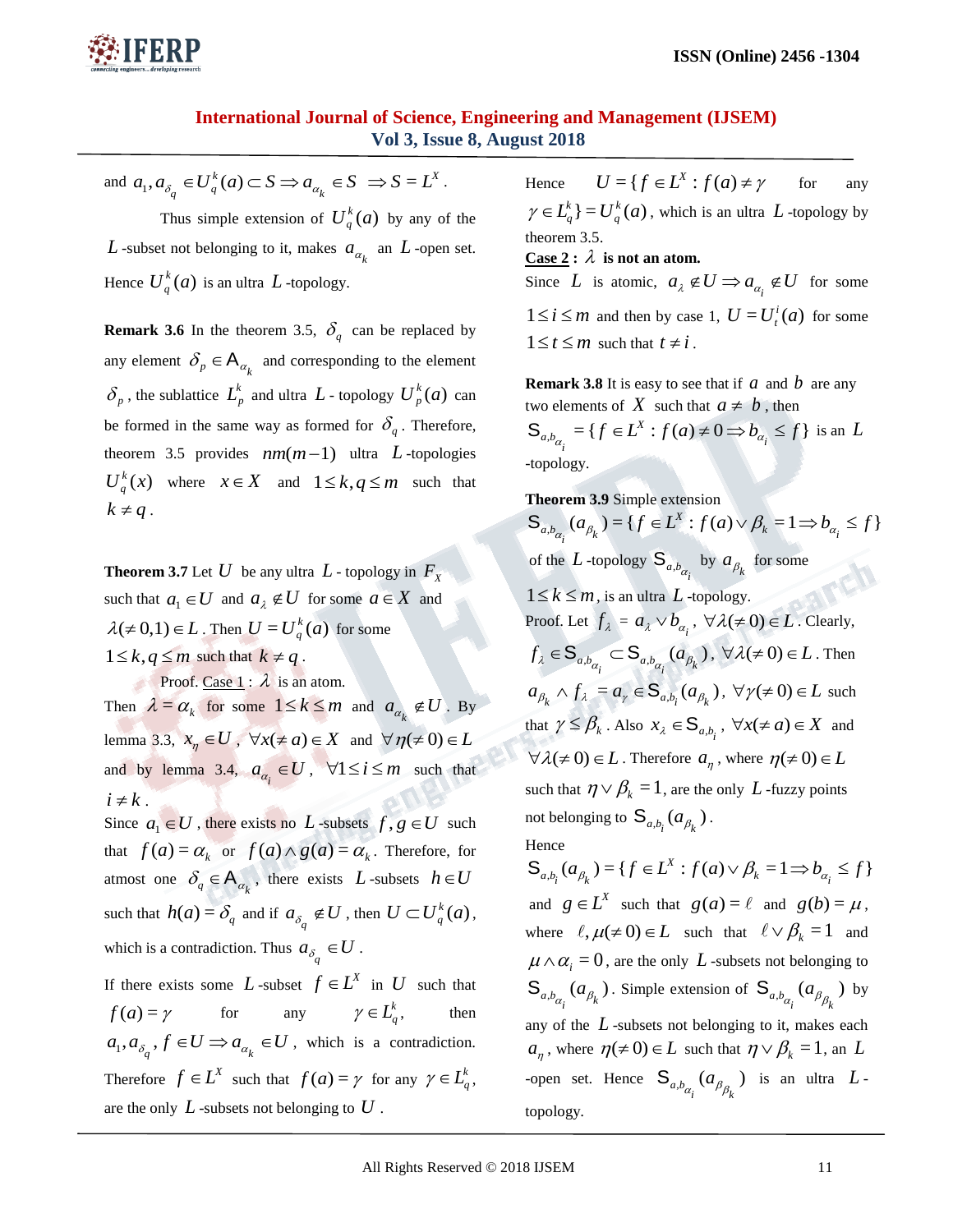

**Remark 3.10** Theorem 3.9 provides  $nm^2(n-1)$  ultra L -topologies  $S_{x, y_{\alpha_i}}(x_{\beta_k})$  where  $x, y \in X$  such that  $x \neq y$  and  $1 \leq i, k \leq m$ .

**Theorem 3.11** Let  $a \in X$  be an arbitrary element. If U is an ultra L -topology such that  $a_1 \notin U$ , then  $U = S_{a,b_{\alpha_i}}(a_{\beta_k})$  for some  $b(\neq a) \in X$  and  $1 \leq i, k \leq m$ . Proof. By lemma 3.3,  $x_{\lambda} \in U$ ,  $\forall x (\neq a) \in X$  and  $\forall \lambda (\neq 0) \in L$ .  $a_1 \notin U \implies a_{\alpha_k} \notin U$ some  $1 \leq k \leq m$  and by lemma 3.4,  $a_{\alpha_i} \in U$ ,  $\forall 1 \leq i \leq m$ 

such that  $i \neq k \implies a_{\beta_k}, a_{\lambda} \in U$ ,  $\forall \lambda (\neq 0) \in L$  such that  $\lambda \leq \beta_k$ .

Clearly,  $\beta_k$  is the only dual atom in L such that  $a_{\beta_k} \in U$ .

Let  $\mathsf{B} = \{ \gamma \in L : \alpha_k \leq \gamma \}$ . For any  $\gamma \in \mathsf{B}$ ,  $\gamma \vee \beta_k = 1$  $\Rightarrow a_{\gamma} \notin U$ . Thus  $a_{\gamma}$  where  $\gamma \in \mathsf{B}$ , are the only  $L$ fuzzy points not belonging to *U* .

Let  $\gamma(\neq 1) \in \mathbf{B}$  be an arbitrary element. If possible, let there exists no  $L$ -subset in  $U$  which assumes value  $\gamma$  at *a* and let  $f \in L^X$  such that  $f(a) = \gamma$  and  $f(x) = 1$ ,  $\forall x (\neq a) \in X$ . Then  $f \notin U$  and the simple extension  $U(f)$  is an *L*-topology such that  $a_{\gamma} \notin U(f) \Rightarrow U(f) \neq L^{X}$ . But  $U \subset U(f)$ , a contradiction. Similar is the case when  $\gamma = 1$ , in this case consider  $f \in L^X$  defined as  $f(x) = 0$  for some  $x(\neq a) \in X$  and  $f(y) = 1$ ,  $\forall y (\neq x) \in X$ . Let  $\{f_i\}_{1 \leq i \leq r}$  be the collection of all those  $L$ - subsets in *U* which assumes value  $\gamma$  at *a* and  $g = \int_{i=1}^{r} f_i$ *r*  $g = \bigwedge_{i=1}^r f_i$ . Then  $g \in U$  and since U is an ultra L-topology,

 $g = a_{\gamma} \vee b_{\alpha_i}$  for some atom  $\alpha_i \in L$  and  $b \neq a) \in X$ .

Since  $\gamma \in \mathbf{B}$  was an arbitrary element, the same process can be done for any element of **B**. Let  $\delta_1, \delta_2 \in \mathbf{B}$  be two arbitrary elements. Then  $\alpha_{i} \leq \delta_{i}$ and  $\alpha_k \leq \delta_2 \implies \alpha_k \leq \delta_1 \wedge \delta_2 = \delta_3$  (say). Let  $\{h_i\}_{1 \leq i \leq s}$ and  ${g_j}_{1 \leq j \leq t}$  be the collections of all those  $L$ subsets in U which assume value  $\delta_1$  and  $\delta_2$ respectively at *a*. Let  $G = \bigwedge_{i=1}^{s} h_i$ *s*  $G = \bigwedge_{i=1}^s h_i$ and *j*  $H = \bigwedge_{j=1}^{t} g_j$ . Then  $G = a_{\delta_1} \vee b_{\alpha_i}$ and  $H = a_{\delta_2} \vee c_{\alpha_j}$ , where  $b, c \neq a) \in X$ and  $\alpha_i, \alpha_j \in L$ . If  $b \neq c$  or  $i \neq j$ , then  $G \wedge H = a_{\delta_3} \in U$ , a contradiction since  $\delta_3 \in \mathbf{B} \Rightarrow b = c$  and  $\alpha_i = \alpha_j$ .

Therefore  $\exists$  a unique element  $b(\neq a) \in X$  and a unique atom  $\alpha_i \in L$  such that  $b_{\alpha_i} \leq h, \forall h \in U$ such that  $h(a) = \eta$  where  $\eta \in B$ . Clearly, there is no L-subset  $g_1$  in U such that  $g_1(a) = \gamma$  and  $g_1(b) = \rho$  where  $\gamma \in \mathbf{B}$  and  $\rho \in L$  such that  $\rho \wedge \alpha_i = 0$ . Hence  $U =$ 

 $\{f \in L^X : f(a) \vee \beta_k = 1 \Rightarrow b_{\alpha_i} \le f\} = \mathsf{S}_{a, b_{\alpha_i}}(a_{\beta_k})$  $f \in L^X : f(a) \vee \beta_k = 1 \Rightarrow b_{\alpha_i} \le f$  } =  $S_{a,b_{\alpha_i}}(a_{\beta_i})$ 

, which is an ultra  $L$ -topology by theorem 3.10. **Theorem 3.12** Let  $X$  be a finite set having  $n$ elements and  $L$  be a finite boolean lattice isomorphic to the power set  $P(Y)$  where  $|Y| = m$ , then there are  $nm(nm-1)$  ultra L -topologies in the lattice  $F_X$ . Proof. Let  $U$  be an arbitrary ultra  $L$  -topology in  $F_{\chi}$ By lemma 3.2,  $a_{\lambda} \notin U$  for some  $a \in X$  and  $\lambda \neq 0$ )  $\in L$ .

Case 1 :  $a_{\lambda} \notin U$  for some  $0 < \lambda < 1$  but  $a_1 \in U$ .

Then by theorem 3.7,  $U = U_a^k(a)$  $\frac{k}{q}(a)$  for some  $a \in X$ and  $1 \leq k, q \leq m$  such that  $q \neq k$ .

Case 2 :  $a_1 \notin U$ .

Then by theorem 3.13,  $U = \mathbf{S}_{a,b_{\alpha_i}}(a_{\beta_k})$  for some

 $a, b \in X$  such that  $a \neq b$  and  $1 \leq i, k \leq m$ .

By remarks 3.6 and 3.10, it follows that total number of ultra L-topologies in  $F_X$  is  $nm(nm-1)$ .